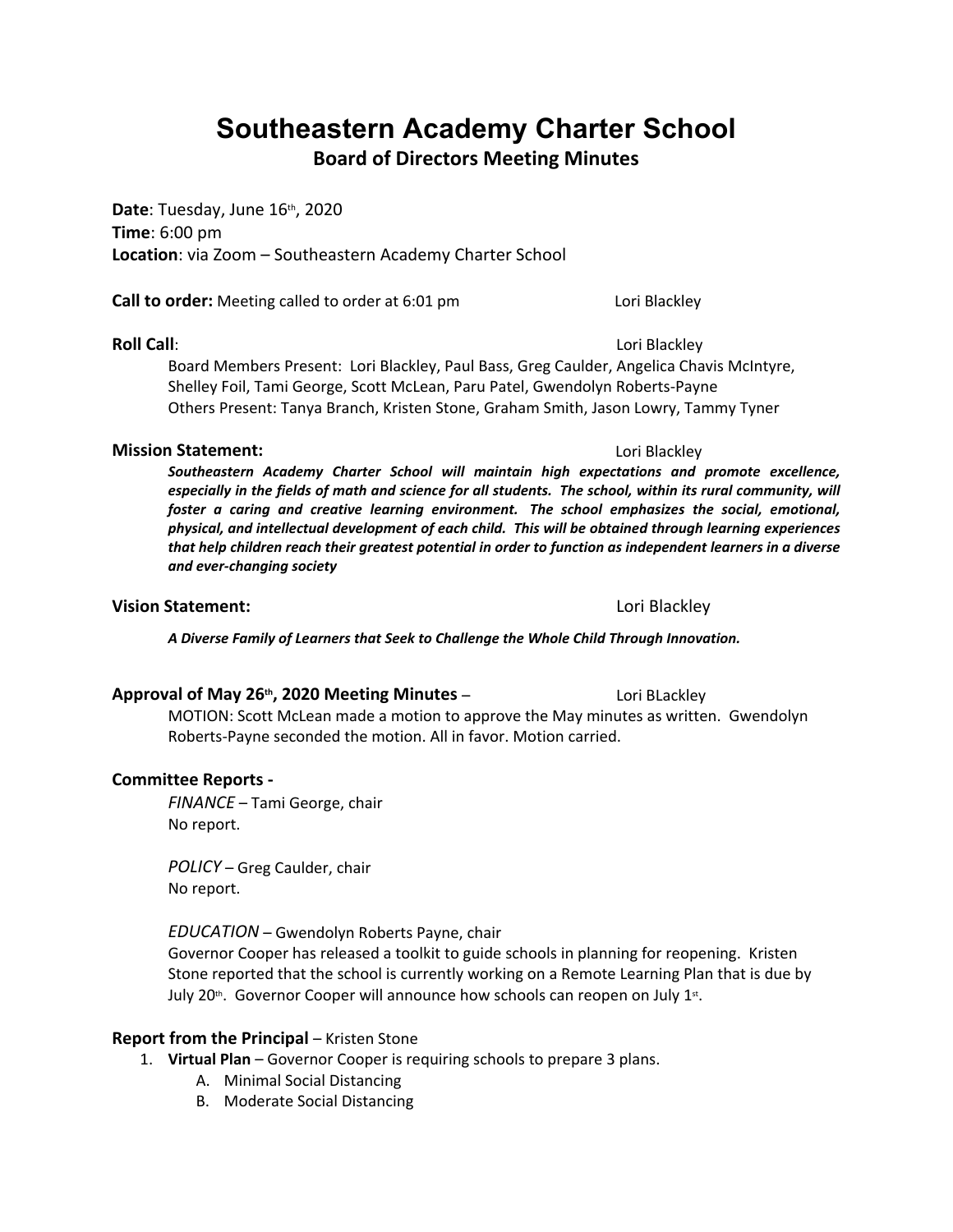C. Remote Only Instruction

Students will stay in 1 room and teachers will move classrooms. If we go to a remote only or blended instruction format, students will be expected to be "in class" for a longer period of time than was the case this past Spring.

Technology – Kristen Stone stated that the State will provide funding to enable the school to meet the virtual requirements and procure the necessary equipment such as cameras and microphones for each classroom. They are also looking into how much it will cost to provide tablets/chromebooks for each student.

Bus - Scott McLean asked how the school plans to run bus routes? Mrs. Stone stated that we may have to limit the number of students on the bus to provide 6 feet of physical distancing.

Lunch - We will be unable to provide Dowless lunch. Students will need to bring a packed lunch.

Cleaning - Shelley Foil asked about our plans for cleaning/disinfecting. Scott McLean suggested electrostatic disinfectant sprayers. The school will be required to secure a quarantine room that will only be for children who come to school and start to show COVID-19 symptoms.

- 2. **Summer Jump Start Plan** The school has been given \$16,500 for a summer program tutoring program that can be used for K-4. If the school implements the summer program, the funding can be carried over into the school year to be used for extra instruction. 50% of the funds must go to rising  $3<sup>rd</sup>$  and rising  $4<sup>th</sup>$  graders. The current plan is to implement the program the last 3 weeks of July. MOTION: Gwendolyn Roberts Payne made a motion that the board approve the Summer Jumpstart Program. Seconded by Angelica McIntyre. All in favor. Motion carried.
- 3. **School Calendar** Two proposed calendars were emailed to board members prior to the meeting. The Governor has required schools to schedule in 5 virtual days plus 5 full extra days into their 2020-2021 calendars. The school is required to have 1025 hours of instruction (plus the 5 virtual days and 5 full extra days). SeA's calendar schedules in 1080 hours. **Motion**: Gwendolyn Roberts Payne made a motion that board approve both proposed calendars pending new information from the State Board of Education on July  $1<sup>st</sup>$ . Seconded by Scott McLean. All in favor. Motion carried.
- 4. **July Board Meeting Date Change** The next board meeting (July 21<sup>st</sup>) will be moved to July 14<sup>th</sup>.
- . 5. **Lori Blackley** Kristen Stone thanked Lori Blackley for her service on the board. She has served on the board for 5 years and is completing her third year as chair.

### **Report from the Financial Secretary** – Tanya Branch, Financial Secretary

- 1. Financial Report Tanya Branch reported that we are still waiting on local monies from the County which are usually issued June 30th.
- . 2. PPP Kristen Stone reported that we still have not heard back on our PPP application.

**Other Business** –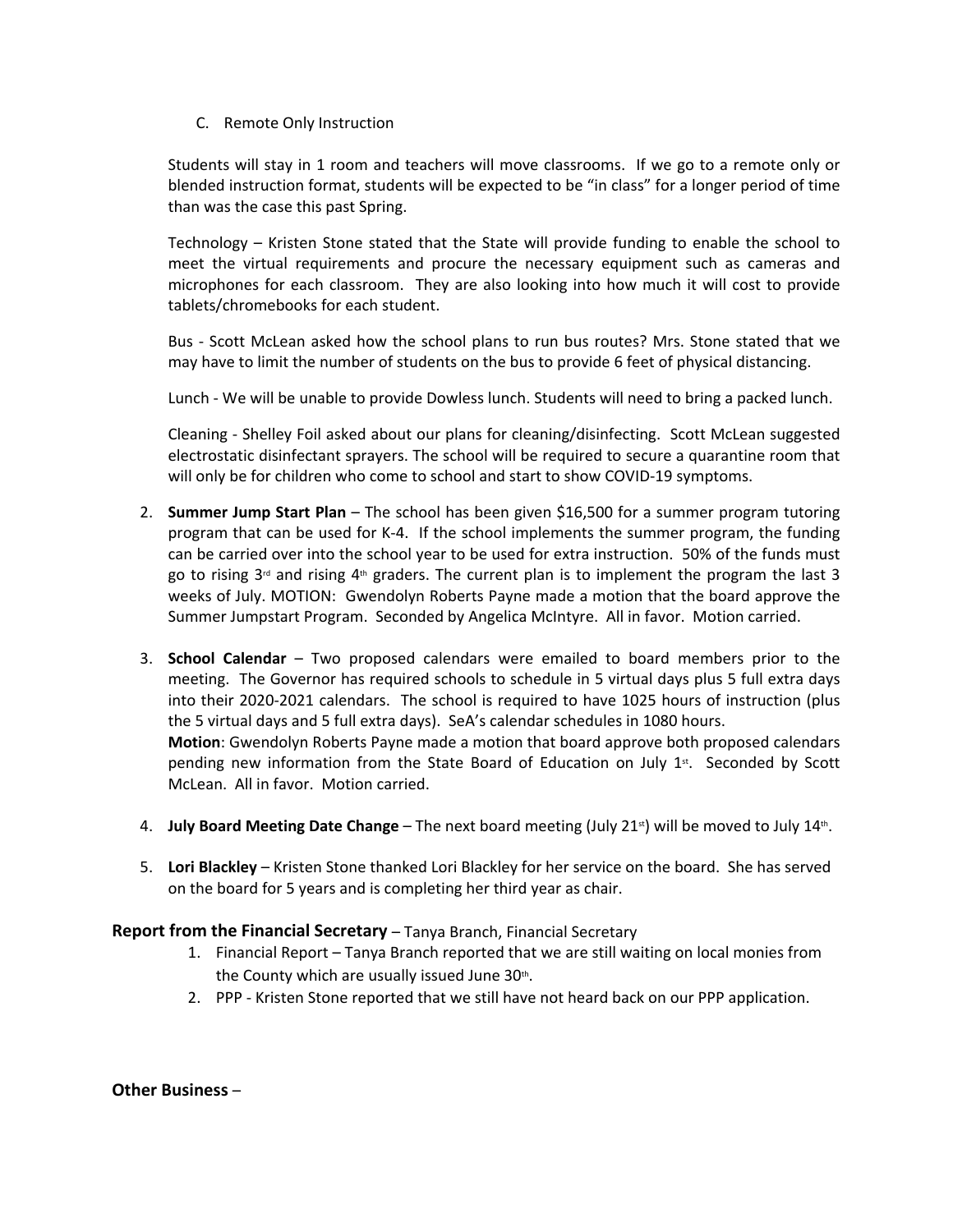**New Board Member Recommendation** – The committee, made up of Shelley Foil, Greg Caulder, and Tami George, met on Wednesday, June  $7<sup>th</sup>$  at 7:00 pm via Zoom. The committee discussed 6 potential candidates and ultimately decided on Tanner Smith. Tanner has 20 plus years in banking/finance and has lived in Lumberton since 2015. He has 2 children that attend SeA. MOTION: Scott McLean made a motion that the board accept the recommendation to ask Tanner Smith to join the SeA Board of Directors. Seconded by Greg Caulder. All in favor. Motion Carried.

**Principal Contract Renewal** – Each board member was asked to complete a principal evaluation on Kristen Stone. Lori Blackley met with Kristen on June 15<sup>th</sup> to discuss the results and to secure a new contract with Mrs. Stone. Kristen Stone agreed to sign a 4-year contract.

**Adjournment** – MOTION: At 6:34 pm, Gwendolyn Roberts Payne made a motion to adjourn the meeting. Seconded by Greg Caulder. All in favor. Motion carried.

The SeA Board meeting was adjourned at 6:35 pm by Chairman, Lori Blackley.

# *Next Board Meeting will be Tuesday,July 14, 2020 @ 6 pm \*Location/ZOOM to be determined*